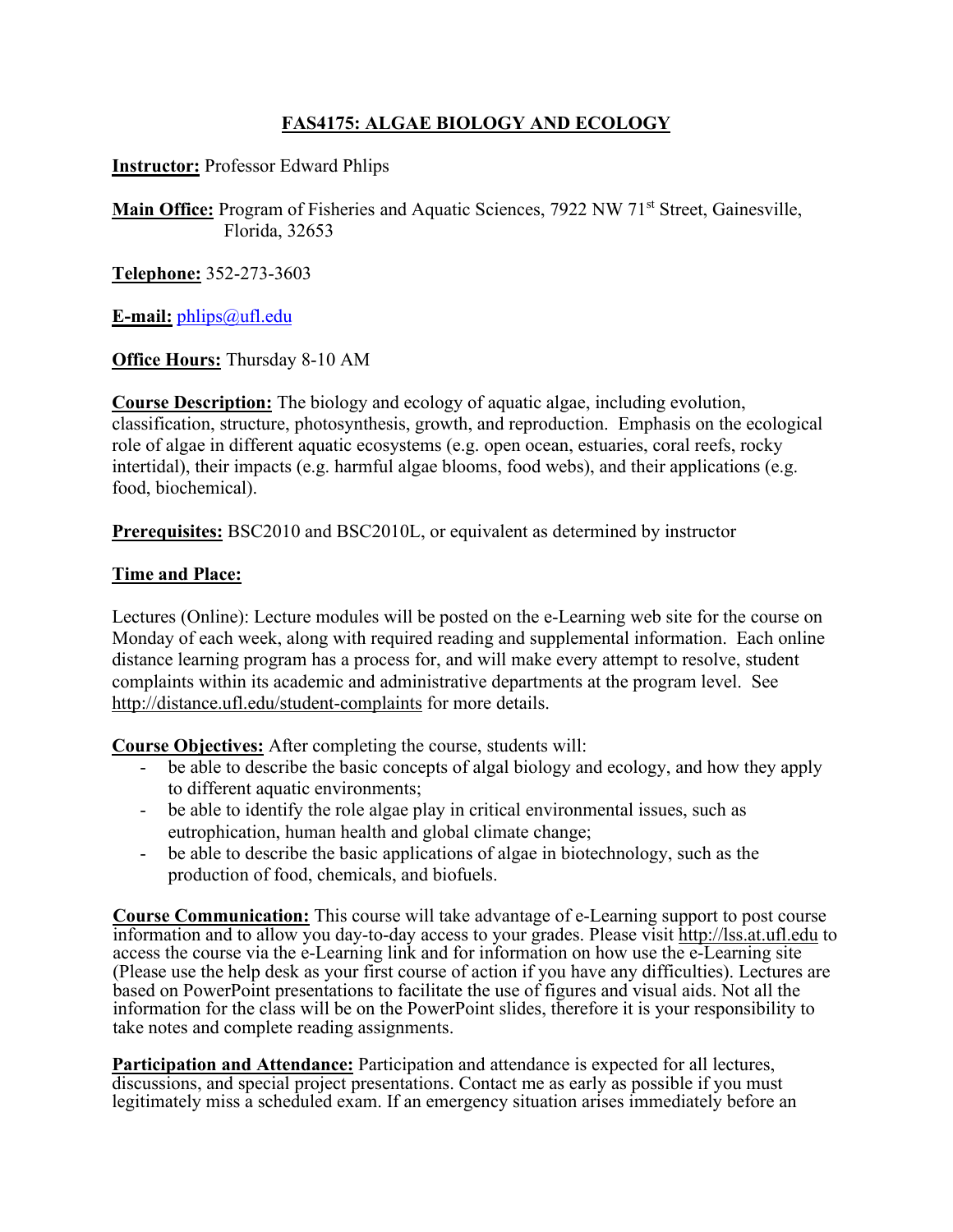exam, notify me as soon as the emergency is resolved. Make-up exams will not be given except for an excused absence with written substantiation (e.g., official University event, illness, family emergency, etc.).

Requirements for class attendance and make-up exams, assignments and other work are consistent with university policies that can be found at: [https://catalog.ufl.edu/ugrad/current/regulations/info/attendance.aspx.](https://catalog.ufl.edu/ugrad/current/regulations/info/attendance.aspx)

**Course Format and Grading:** This course is offered for three (3) credits in the spring semester. Exams will be based on material presented in the lectures and the required readings. Required readings will be provided online for each major topical area. Twelve short quizzes will be administered during the term. The online quizzes will involve five multiple choice questions related to that week's lecture and/or reading material, some of which may contain multiple correct answers. Each question will be worth a maximum of 0.4 points, for a total of 2 points/quiz. Persons which get >1.2 points on a quiz will receive the full 2 points for the quiz.

The course will also involve a special team project during the semester. Each group will consist of 5-6 persons selected by the instructor. The final product of the project will be a short voice-over Power Point presentation (i.e. around 6-8 minutes) on a topic of their choice based on a list of options provided by the instructor. Three parts of the project will be due during the semester:

Part 1: Selection of project topic by teams. This year the topic option list will focus on algae species of particular ecological (e.g. harmful algae bloom species, unique structure and/or function, major habitat component, important food web species) or biotechnological (biofuel production, aquaculture) importance. On time submission of topics will be associated with 2 points for each team member.

Part 2: Each member of each team will be required to find a short video (i.e. < 3 minutes in '.flv' file format, or other compatible format) or a still image (jpeg format) which illustrates a concept or principle associated with the topic selected by each team. The image or video should be accompanied by a paragraph (approximately half a page single spaced text) describing the video or image and its significance, along with three published references (journal articles or books) related to the subject. Image files should be imbedded in the pdf file. Video files can be submitted as separate flv files labeled with the student's name and team number (e.g. 'John Smith Video Special Project 1'). The visual material with text will be posted on the e-Learning web site. Part 2 of the Special Project will be worth up to 10 points (4 points for image/video, 4 points for descriptive paragraph, and 2 points for references).

Part 3: Each team will work together to produce a short voice-over Power Point presentation (i.e. around 6-8 minutes) on a topic of their choice. The presentation can include short video segments produced by the team members. All members of the team must be included in the presentation to receive credit. The presentation should also include references for the information provided in the presentation. Each of the team members will receive up to 20 points for the presentation (8 points for visual content, 8 points for narration content, 4 points for referencing). All students will be asked to evaluate the presentations of a selected number of other team projects in the class on a scale of  $1-3$  ( $1-$ low quality,  $2-$  moderate quality,  $3$ high quality). During the evaluations each person will be asked to enter a brief comment on the presentation they are assigned to evaluate (e.g. strong point and/or weak point). The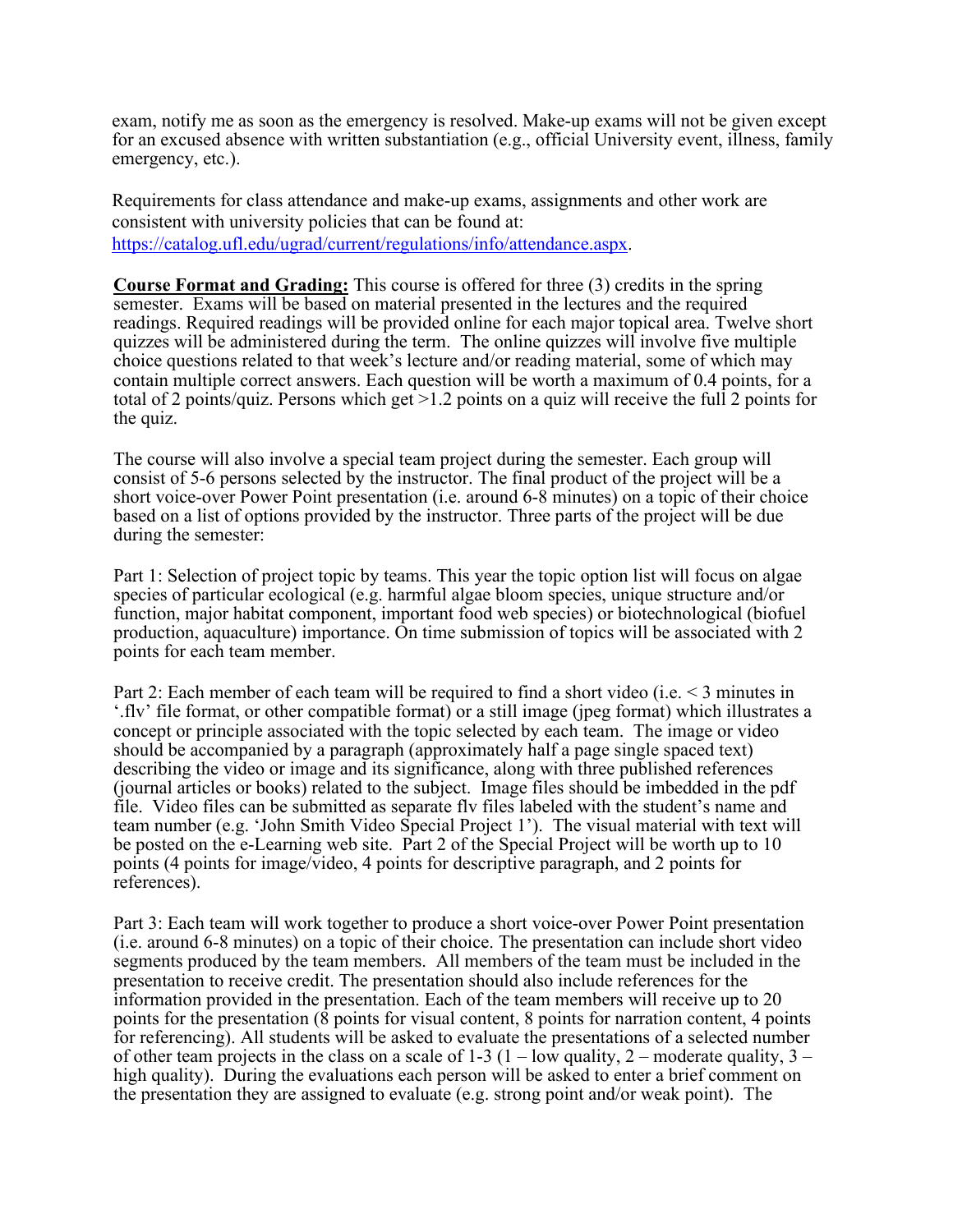average of the evaluations will be included in the instructor's grade of the project. Each student will be given 4 points for participation in the evaluation process.

Two exams will be administered online during the course. Each will be worth up to 20% of the grade. The exams will not be cumulative in terms of the material covered. Exam questions will emphasize lecture materials, but may also include general concepts presented in the required reading. The exams will be one hour in length and will be available online Wednesday-Sunday of exam week. Exam questions may include multiple-choice, true/false, list/explain, short answers or short essays.

The grade point allocation is: A (93-100%), A- (90-92), B+ (86-89%), B (82-85%), B- (78-81 %),  $\tilde{C}$  + (74-77%), C (67-73%), C (63-66%), D (59-62%), D (55-58%), D (51-54%), and E  $\langle 50\% \rangle$ .

For information on current UF policies for assigning grade points, see [https://catalog.ufl.edu/ugrad/current/regulations/info/grades.aspx.](https://catalog.ufl.edu/ugrad/current/regulations/info/grades.aspx)

Basis for grade:

| Online Assignments (12)       | 24%   |
|-------------------------------|-------|
| Exam 1                        | 20%   |
| Exam 2                        | 20%   |
| Special Project Part 1        | $2\%$ |
| <b>Special Project Part 2</b> | 10%   |
| Special Project Part 3        | 20%   |
| Participation in Project      | 4%    |
| grading & discussion          |       |

## **Course Outline**

| Week   | <b>Topical Areas, Tests and Assignments</b>                                                                         |
|--------|---------------------------------------------------------------------------------------------------------------------|
| Week 1 | Introduction & course description                                                                                   |
| Week 2 | Origins of algae<br>Environmental changes and evolution of algae<br>Phylogeny of algae<br><b>Systematics basics</b> |
|        | Reading assignments<br>Online Assignment 1                                                                          |
| Week 3 | Algae structure & function – by division                                                                            |
|        | Reading assignments<br>Online Assignment 2                                                                          |
| Week 4 | Algae structure & function – by division – continued                                                                |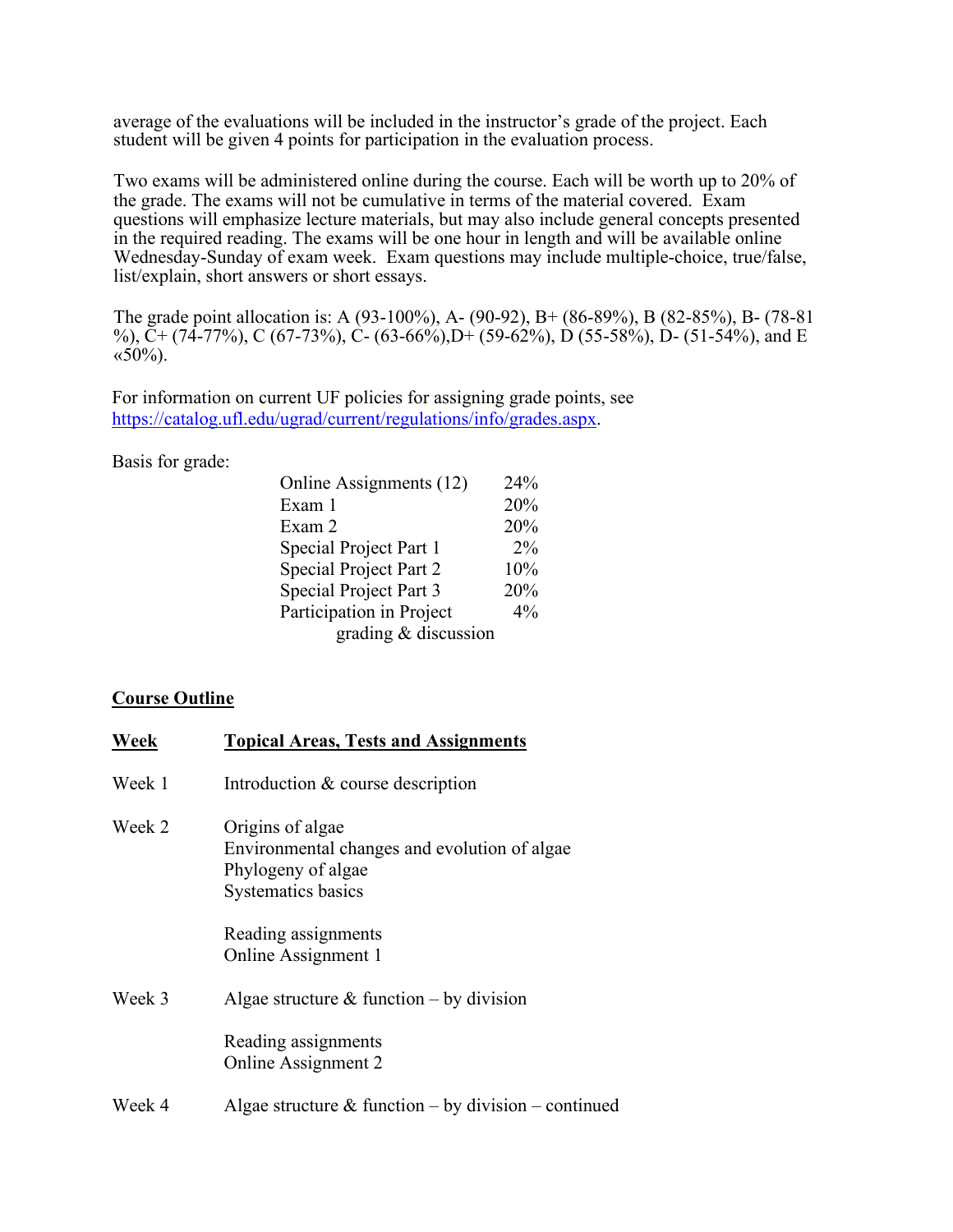|         | Reading assignments<br>Online Assignment 3                                                                           |
|---------|----------------------------------------------------------------------------------------------------------------------|
| Week 5  | Freshwater algae toxins                                                                                              |
|         | Reading assignments<br>Online Assignment 4                                                                           |
| Week 6  | Marine algae toxins<br>Other harmful effects of algae                                                                |
|         | Reading assignments<br>Online Assignment 5                                                                           |
| Week 7  | Algal sampling methods<br>Taxonomic methods                                                                          |
|         | Reading assignments<br>Online Assignment 6                                                                           |
| Week 8  | Exam 1                                                                                                               |
|         | <b>Special Project Part 1 due</b>                                                                                    |
| Week 9  | Photosynthesis – Structures, processes, methodologies<br>Growth – Dynamics, physical limiting factors, methodologies |
|         | Reading assignments<br><b>Online Assignment 7</b>                                                                    |
| Week 10 | Growth – Chemical limiting factors, methodologies                                                                    |
|         | Reading assignments<br>Online Assignment 8                                                                           |
|         | <b>Special Project Part 2 due</b>                                                                                    |
| Week 11 | Ecological principles $-$ e.g. eutrophication, hydrologic factors,<br>food webs, climatic factors                    |
|         | Reading assignments<br>Online Assignment 9                                                                           |
| Week 12 | Examples of ecosystem types                                                                                          |
|         | Reading assignments                                                                                                  |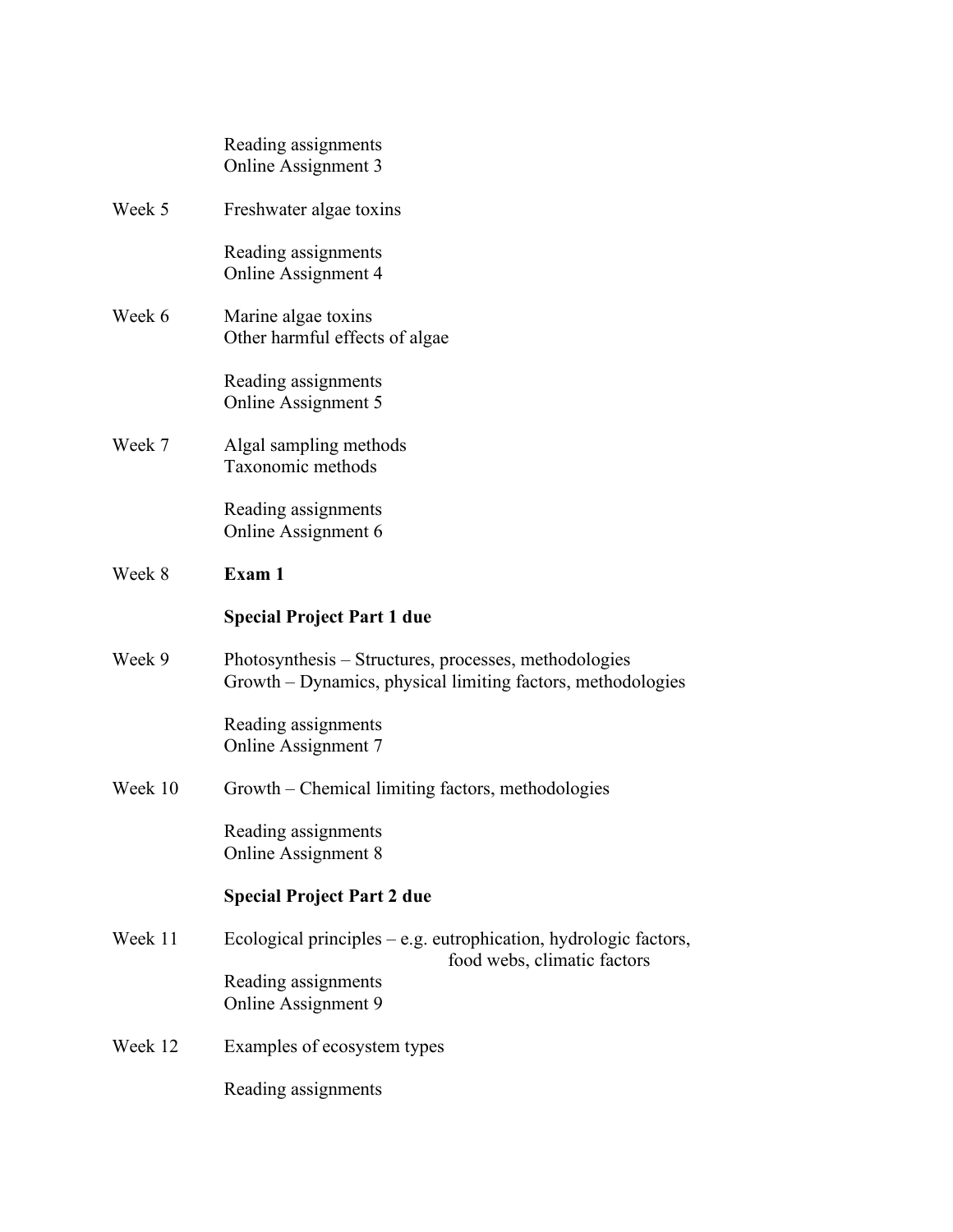|         | Online Assignment 10                                         |
|---------|--------------------------------------------------------------|
| Week 13 | Examples of ecosystem types - continued                      |
|         | Reading assignments<br>Online Assignment 11                  |
| Week 14 | Algal applications                                           |
|         | Reading assignments<br>Online Assignment 12                  |
|         | <b>Special project Part 3 due: Power Point presentations</b> |

## **Week 15-16 Exam 2 Peer Evaluations for Special Project.**

**Online Course Evaluation Process:** Student assessment of instruction is an important part of efforts to improve teaching and learning. At the end of the semester, students are expected to provide feedback on the quality of instruction in this course using a standard set of university and college criteria. These evaluations are conducted online at [https://evaluations.ufl.edu.](https://evaluations.ufl.edu/) Evaluations are typically open for students to complete during the last two or three weeks of the semester; students will be notified of the specific times when they are open. Summary results of these assessments are available to students at [https://evaluations.ufl.edu/results.](https://evaluations.ufl.edu/results)

**Academic Honesty:** As a student at the University of Florida, you have committed yourself to uphold the Honor Code, which includes the following pledge: "*We, the members of the University of Florida community, pledge to hold ourselves and our peers to the highest standards of honesty and integrity."* You are expected to exhibit behavior consistent with this commitment to the UF academic community, and on all work submitted for credit at the University of Florida, the following pledge is either required or implied: *"On my honor, I have neither given nor received unauthorized aid in doing this assignment*."

It is assumed that you will complete all work independently in each course unless the instructor provides explicit permission for you to collaborate on course tasks (e.g. assignments, papers, quizzes, exams). Furthermore, as part of your obligation to uphold the Honor Code, you should report any condition that facilitates academic misconduct to appropriate personnel. It is your individual responsibility to know and comply with all university policies and procedures regarding academic integrity and the Student Honor Code. Violations of the Honor Code at the University of Florida will not be tolerated. Violations will be reported to the Dean of Students Office for consideration of disciplinary action. For more information regarding the Student Honor Code, please see: [http://www.dso.ufl.edu/sccr/process/student-conduct-honor-code.](http://www.dso.ufl.edu/sccr/process/student-conduct-honor-code)

**Campus Helping Resources:** Students experiencing crises or personal problems that interfere with their general well-being are encouraged to utilize the university's counseling resources. The